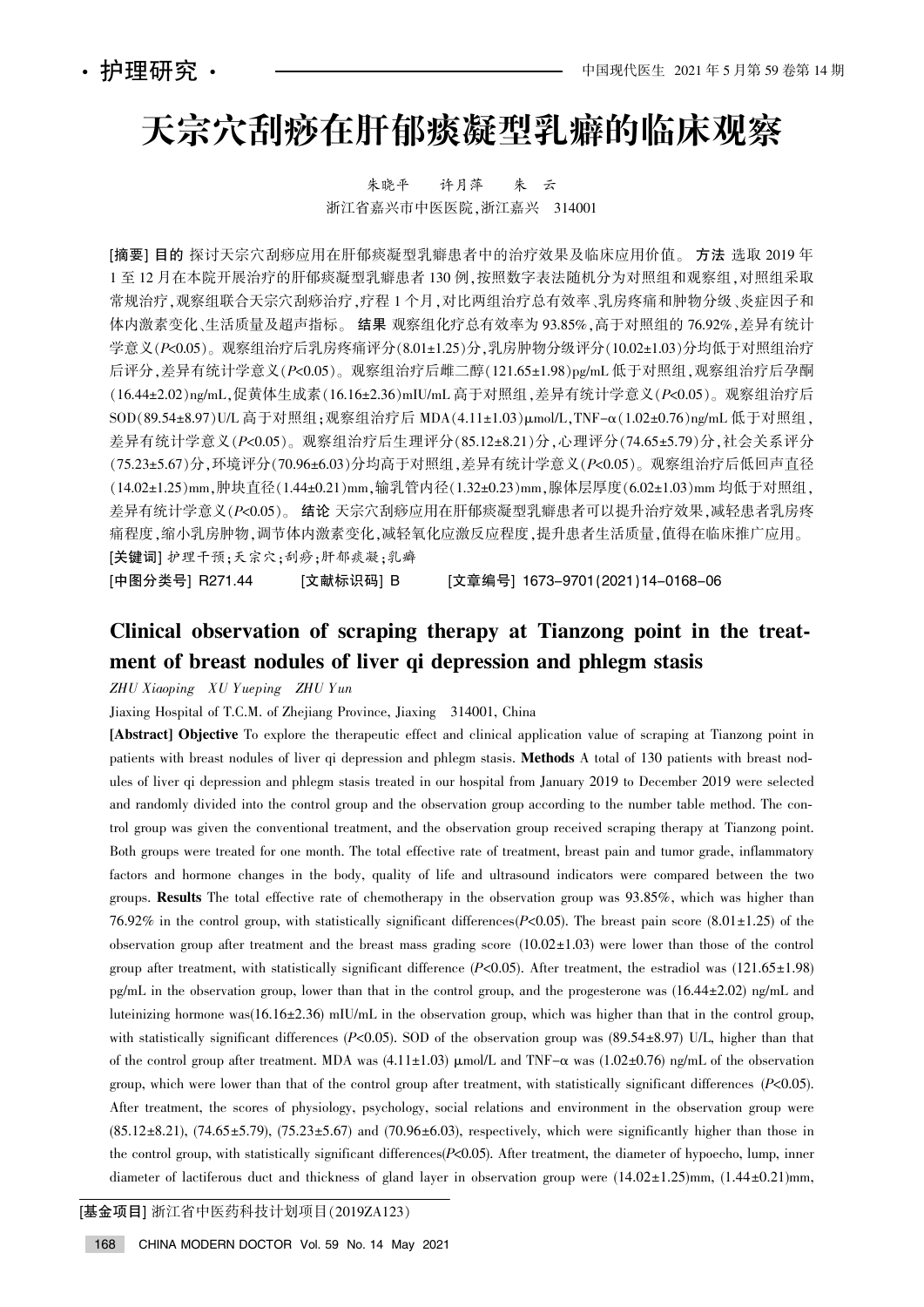$(1.32\pm0.23)$  mm and $(6.02\pm1.03)$ mm, which were lower than those in control group, with statistically significant differences  $(P<0.05)$ . Conclusion The application of scraping therapy at Tianzong point can improve the therapeutic effect, reduce breast pain, reduce breast mass, adjust hormone changes in the body, reduce oxidative stress, and improve the quality of life of patients with liver qi depression and phlegm stasis. It is worthy of clinical applications.

[Key words] Nursing intervention; Tianzong point; Scraping therapy; Liver qi depression and phlegm stasis; Breast nodules

乳腺增生是临床常见的疾病,主要包括乳腺组织 增生、乳腺腺病、乳腺囊性增生等,属于非炎症、非肿 瘤、增生性病变,患者的乳腺间质发生增生和复旧不 全导致乳腺结构数量和形态变化,临床主要以乳房肿 块和疼痛为主,对女性的身心健康产生严重的影响[1]。 目前临床治疗乳腺增生具有重要的临床和社会意义, 以往主要采取纠正激素分泌紊乱的药物治疗为主,目 的是调整患者体内激素水平至平衡,虽然可以快速缓 解临床症状, 但是无法从根本上调节内分泌功能, 因 此不建议长期应用和早期应用<sup>[2]</sup>。中医学是临床重要 的补充替代医学,中医认为乳腺增生属于"乳癖"范畴, 一般是情志不畅、肝气瘀滞等因素造成病发,因此中 医提倡以疏肝解郁、调理气机为主要治疗原则,刮痧 治疗是中医常用的外治疗法,遵循了"经脉所过,主治 所及"原则,让邪气以"出痧"方式从体内排出,有助于 将体内有害物质和代谢产物通过毛细血管壁外渗,随 着"痧"的形成与消散达到"透痧脱毒"的作用[3]。本研 究观察了护理干预配合天宗穴刮痧应用在肝郁痰凝 型乳癖患者中的疗效,以期为临床提供指导和依据,现 报道如下。

#### 1 资料与方法

#### 1.1 一般资料

选取在本院开展治疗的肝郁痰凝型乳癖患者 130 例,按照数字表法将患者分为对照组和观察组, 患者入院时间为 2019年 1~12月,每组各 65 例。纳入 标准:(1)西医诊断标准:患者乳房出现胀痛、刺痛,同 情绪以及月经变化具有相关性,在一侧或者双侧乳房 可见单个或者多个大小不等、形态不一肿块,同周围 组织界限不清,推之可动,经乳腺彩超可确诊为乳腺 增生;(2)中医诊断标准:患者可见乳房肿块,质韧不 坚,可伴有胸胁胀闷,失眠多梦,心烦口苦,舌淡边有 齿痕,苔腻脉弦滑;(3)治疗前与患者及其家属签署知 情同意书;(4)年龄大于 18 岁。排除标准:(1)严重的 肝肾功能及造血系统疾病:(2)合并乳房良恶性肿瘤 患者;(3)妊娠期、哺乳期或绝经期女性;(4)精神疾病 患者。对照组年龄 29~53 岁, 平均(44.66±3.16) 岁; 病 程 3 个月~6年,平均病程(1.98±0.25)年。观察组年龄

28~54 岁, 平均(44.59±3.21) 岁; 病程 2 个月~6 年, 平 均病程(1.97±0.22)年。两组患者的年龄、病程比较,差 异无统计学意义(P>0.05),具有可比性。 1.2 治疗方法

对照组:采取常规治疗,口服柴胡舒肝散(通化东 宝药业股份有限公司生产,药品批准文号:国药准字 HZ2024764, 药品批号:20180218)1.5 g/次, 3 次/d, 连 续治疗 1 个月后观察疗效。

观察组:在对照组基础上联合天宗穴刮痧治疗,刮 痧选用水牛角刮痧板和配套刮痧油,定位在肩胛区, 肩胛冈中点与肩胛骨下角连线上 1/3 与下 2/3 交点凹 陷中,使用边缘光滑的水牛角,蘸取刮痧油在体表部 位进行由上而下、由内向外反复刮动,逐渐加重,刮时 要沿同一方向刮,力量要均匀,采用腕力,一般刮 10~ 20次,以出现紫红色斑点或斑块为度,以患者舒适为 度,不可强行出痧,如有不适,立即暂停操作。刮痧治 疗每天 1 次, 一般每周进行 2 次。连续治疗 1 个月观 察疗效。

### 1.3 观察指标及评价标准

1.3.1 临床疗效评价 采用中华中医药学会外科分会 乳腺病专业委员会[4]制定的乳腺增生病疗效评价标准 计算治疗前后积分改善率,改善率为治疗前总积分与 治疗后总积分的差值同治疗前总积分的比×100%,其中 治愈为改善率超过 90%, 显效为改善率在 70%~80%, 有效为改善率在 30%~69%, 无效为改善率低于 30%。 以治愈、显效和有效计算总有效率。

1.3.2 乳房疼痛和肿物分级评价 乳房疼痛分级与评 分分为 0 级: 无触痛, 无自发痛, 记为 6 分: 1 级: 伴有 触压痛但无自发痛,记为 12 分;2 级:伴有阵发性自 发痛,记为18分;3级:伴有持续性自发痛,但不影响 生活, 记为 24 分; 4 级: 伴有持续性自发痛, 可放射至 患者腋下、肩背部,对日常生活产生影响,记为 30 分。 乳房肿物分级包括硬度、肿物范围和肿块大小三方面, 其中硬度分为 1 级:质软如正常腺体,记为 3 分;2级: 质韧如鼻尖,记为6分;3级:质硬如额,记为9分。肿 块范围分为 1 级: 肿块分布局限在 1~2 个乳房象限, 记为 3 分: 2 级: 肿块分布局限在 3~4 个乳房象限, 记 为 6 分; 3 级: 肿块分布局限在 5~6 个乳房象限, 记为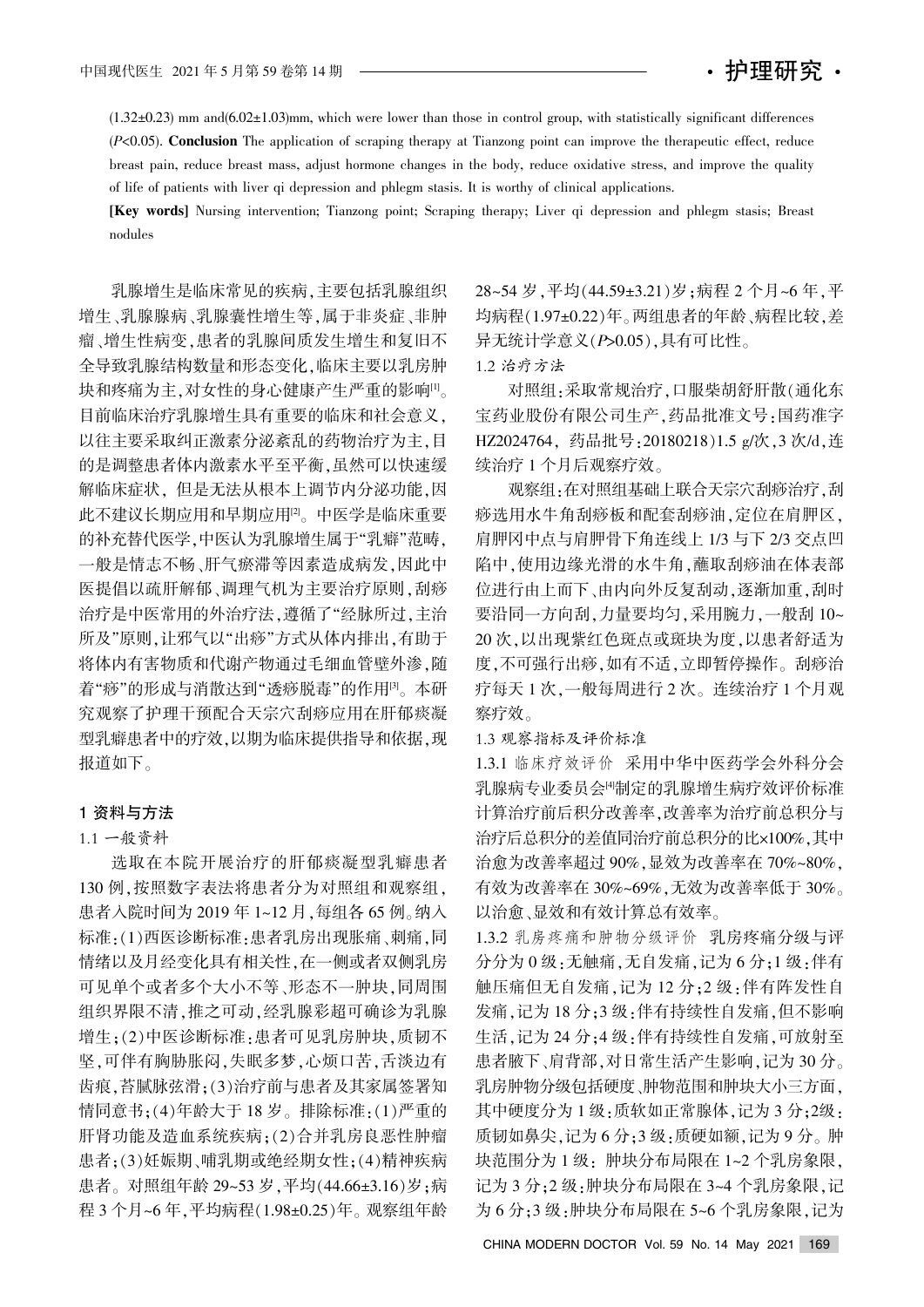9分:4级:肿块分布局限在 7~8 个乳房象限,记为 12 分。肿块大小分为 1 级:肿块最大直径小于 2.0 cm,记 为 3 分: 2 级为肿块最大直径在 2.1~5.0 cm, 记为 6 分; 3 级为肿块最大直径超过 5.0 cm, 记为 9 分[5]。

1.3.3 炎症因子和体内激素变化评价 抽取患者空腹 静脉血 5 mL 以 2000 r/min 离心 30 min 后分离血清, 采用黄嘌呤氧化酶法测定 SOD 浓度,采用酶联免疫 吸附试验测定患者 MDA、TNF-α、雌二醇、孕酮、促黄 体生成素浓度变化,严格按照试剂盒说明书操作,试 剂盒由厦门慧嘉生物科技有限公司提供。

1.3.4 生活质量评价 采用世界卫生组织生活质量测 定量表中文版简表<sup>[6]</sup>对患者生理、心理、社会关系和环 境 4 个维度评价生活质量评分, 得分越高提示生活质 量越好。各维度满分为 100 分,得分越高提示生活质 量越好。

1.3.5 超声评价指标 采用乳腺超声对患者治疗前后 图像变化情况进行对比,采用美国 GE 公司 ABUS 自 动容积乳腺超声诊断系统选用高频线阵电子探头,探 头频率≥7.5 MHz,检查时在乳房皮肤表面涂以耦合 剂,探头直接放在皮肤表面进行检查,用力宜轻柔。扫 查顺序,可从乳头向乳房边缘轮辐放射状顺时针方向 滑动扫查,扫查全部乳腺。发现病灶时需要多切面交 叉全方位观察。包括低回声区域直径、肿块直径、输乳 管内径和腺体层厚度进行对比。

1.4 统计学处理

统计采用 SPSS 22.0 软件进行数据分析,年龄、生 活质量、细胞因子等资料以均数±标准差(x±s)表示, 采用  $t$  检验进行分析: 性别、疗效等资料以 $[n(%)$ ]表 示,采用  $\chi^2$  检验或 Mann-Whitney U 比较组间差异。 检验水准取 α=0.05。 $P$ <0.05 为差异有统计学意义。

#### 2 结果

2.1 两组治疗效果比较

观察组治疗总有效率为 93.85%, 高于对照组的 76.92%, 差异有统计学意义 ( $P<0.05$ )。见表 1。

2.2 两组乳房疼痛评分和乳房肿物分级评分变化比较 治疗前两组患者乳房疼痛评分与乳房肿物分级

评分比较. 差异无统计学意义(P>0.05)。两组患者乳 房疼痛评分和乳房肿物分级评分治疗后均降低,差异 有统计学意义(P<0.05):两组上述指标治疗后比较, 差异有统计学意义 $(P< 0.05)$ 。见表 2。

2.3 两组患者体内激素浓度变化比较

治疗前两组体内激素浓度比较, 差异无统计学意 义(P>0.05)。治疗后两组患者雌二醇浓度降低,孕酮、 促黄体生成素升高, 差异有统计学意义(P<0.05): 两 组上述指标治疗前后比较, 差异有统计学意义(P<  $(0.05)$ 。见表 3。

|            |                  | 衣         | 网组宿疗效未比牧 ハ(%) |           |           |           |
|------------|------------------|-----------|---------------|-----------|-----------|-----------|
| 组别         | $\boldsymbol{n}$ | 治愈        | 显效            | 有效        | 无效        | 总有效率(%)   |
| 对照组        | 65               | 13(20.00) | 17(26.15)     | 20(30.77) | 15(23.08) | 50(76.92) |
| 观察组        | 65               | 25(38.46) | 21(32.31)     | 15(23.08) | 4(6.15)   | 61(93.85) |
| $\chi^2$ 值 |                  |           |               |           |           | 3.329     |
| $P$ 值      |                  |           |               |           |           | 0.013     |

 $\frac{1}{2}$   $\frac{1}{2}$  and  $\frac{1}{2}$  and  $\frac{1}{2}$  and  $\frac{1}{2}$  and  $\frac{1}{2}$  and  $\frac{1}{2}$  and  $\frac{1}{2}$  and  $\frac{1}{2}$  and  $\frac{1}{2}$  and  $\frac{1}{2}$  and  $\frac{1}{2}$  and  $\frac{1}{2}$  and  $\frac{1}{2}$  and  $\frac{1}{2}$  and  $\frac{1}{2}$  and

表 2 两组乳房疼痛评分和乳房肿物分级评分变化比较(x±s,分)

| 组别    | $\boldsymbol{n}$ |                  | 乳房疼痛评分                         | 乳房肿物分级评分         |                     |
|-------|------------------|------------------|--------------------------------|------------------|---------------------|
|       |                  | 治疗前              | 治疗后                            | 治疗前              | 治疗后                 |
| 对照组   | 65               | $21.81 \pm 3.22$ | $13.02 \pm 2.43*$              | $16.17 \pm 2.54$ | $13.09 \pm 1.88$ *  |
| 观察组   | 65               | $21.73 \pm 3.19$ | $8.01 \pm 1.25$ * <sup>4</sup> | $16.21 \pm 2.61$ | $10.02 \pm 1.03$ ** |
| $t$ 值 |                  | 0.3289           | 4.0927                         | 0.8217           | 5.0193              |
| $P$ 值 |                  | 0.1318           | 0.0000                         | 0.1289           | 0.0000              |

注:与治疗前比较.t=6.4301、7.3381、8.2281、9.0184、\*P<0.05。治疗后组间比较、\*P<0.05

| 表 3<br>两组患者体内激素浓度变化比较(x±s) |
|----------------------------|
|----------------------------|

| 组别    |                  |                   | 雌二醇 $(pg/mL)$        |                  | 孕酮(ng/mL)                      |                 | 促黄体生成素(mIU/mL)              |  |
|-------|------------------|-------------------|----------------------|------------------|--------------------------------|-----------------|-----------------------------|--|
|       | $\boldsymbol{n}$ | 治疗前               | 治疗后                  | 治疗前              | 治疗后                            | 治疗前             | 治疗后                         |  |
| 对照组   | 65               | $166.83\pm 6.82$  | $143.01 \pm 4.03$ *  | $10.11 \pm 1.04$ | $12.65 \pm 1.54$ *             | $5.19 \pm 1.01$ | $12.09 \pm 1.57$ *          |  |
| 观察组   | 65               | $165.78 \pm 6.76$ | $121.65 \pm 1.98$ ** | $10.17 \pm 1.01$ | $16.44 \pm 2.02$ <sup>**</sup> | $5.23 \pm 1.03$ | $16.16 \pm 2.36$ * <b>A</b> |  |
| $t$ 值 |                  | 0.4387            | 5.4398               | 0.8268           | 7.4378                         | 0.9287          | 8.3219                      |  |
| $P$ 值 |                  | 0.3729            | 0.0000               | 0.5411           | 0.0000                         | 0.4391          | 0.0000                      |  |

注:与治疗前比较,t=9.4371、10.4382、11.7614、12.9865、10.9984、11.4589、\*P<0.05。治疗后组间比较、\*P<0.05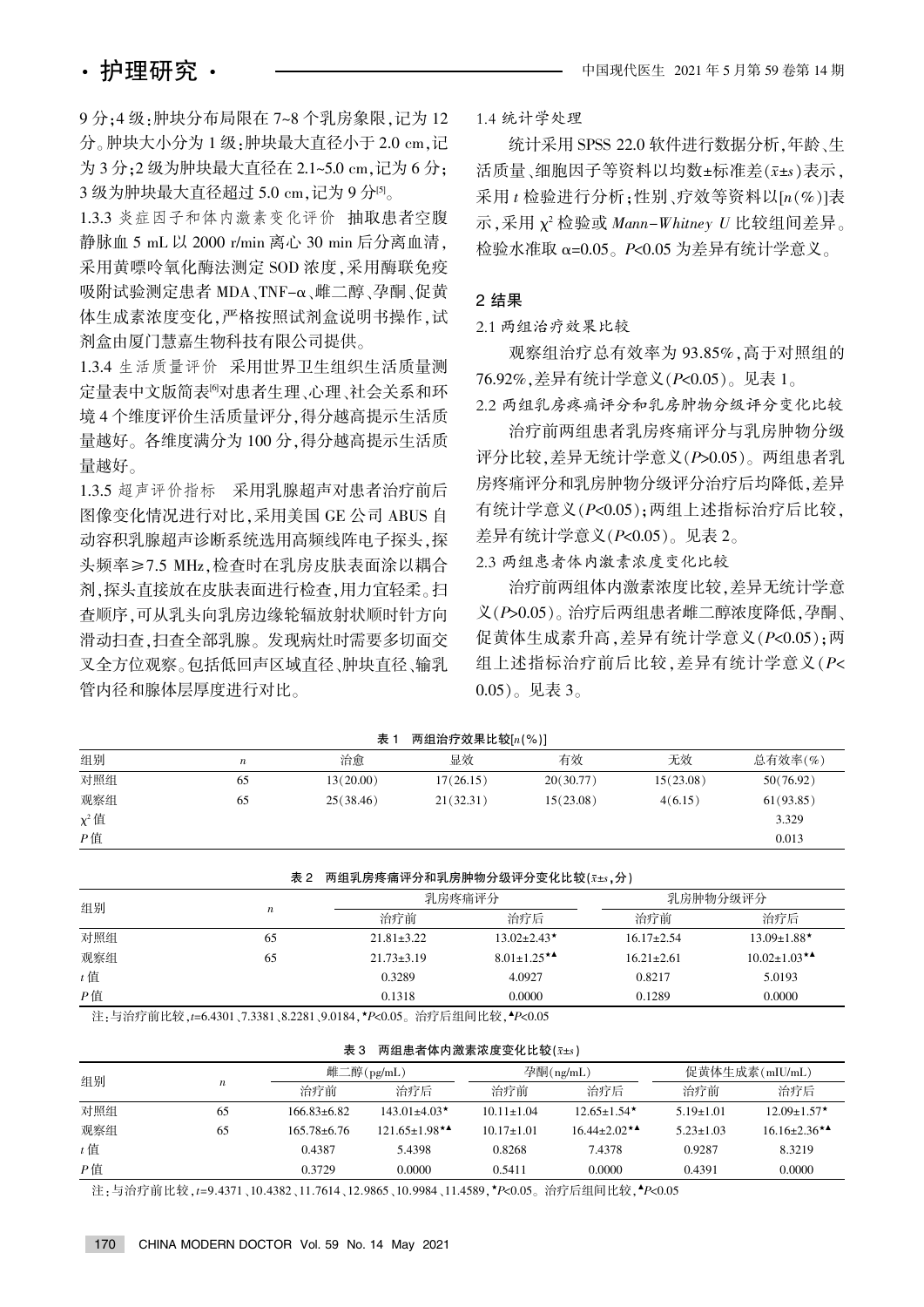表 4 两组患者体内氧化应激反应和炎症反应变化比较( $\bar{x}+s$ )

| 组别    |                  |              | SOD(U/L)                       |                 | $MDA(\mu \text{mol/L})$                      |                 | TNF $-\alpha(\mu g/mL)$ |  |
|-------|------------------|--------------|--------------------------------|-----------------|----------------------------------------------|-----------------|-------------------------|--|
|       | $\boldsymbol{n}$ | 治疗前          | 治疗后                            | 治疗前             | 治疗后                                          | 治疗前             | 治疗后                     |  |
| 对照组   | 65               | 54.87±4.87   | $70.05 \pm 7.01$ *             | $8.17 \pm 1.98$ | $6.05 \pm 1.51$ *                            | $3.02 \pm 1.78$ | $2.13 \pm 1.25$ *       |  |
| 观察组   | 65               | $55.02+4.91$ | $89.54 \pm 8.97$ <sup>**</sup> | $8.21 \pm 1.95$ | 4.11±1.03* <sup><math>\triangle</math></sup> | $2.98 \pm 1.71$ | $1.02 \pm 0.76$ **      |  |
| $t$ 值 |                  | 0.4518       | 5.3913                         | 0.7641          | 5.0284                                       | 0.9213          | 4.9987                  |  |
| $P$ 值 |                  | 0.0781       | 0.0000                         | 0.0542          | 0.0000                                       | 0.6537          | 0.0000                  |  |

注:与治疗前比较, t=9.0037、10.4798、11.9845、12.7663、11.7739、11.4998, \*P<0.05。治疗后组间比较, \*P<0.05

#### 表 5 两组生活质量各维度评分变化比较(x±s,分)

| 组别    | $\boldsymbol{n}$ |                  | 牛理                  |                  | 心理                  |  |
|-------|------------------|------------------|---------------------|------------------|---------------------|--|
|       |                  | 治疗前              | 治疗后                 | 治疗前              | 治疗后                 |  |
| 对照组   | 65               | $67.21 \pm 4.09$ | $75.43 \pm 5.65$ *  | $51.17 \pm 3.45$ | $62.61 \pm 4.88$ *  |  |
| 观察组   | 65               | $67.01 \pm 4.11$ | $85.12 \pm 8.21$ ** | $50.09 \pm 3.56$ | $74.65 \pm 5.79$ ** |  |
| $t$ 值 |                  | 0.4318           | 6.0189              | 0.4137           | 6.3391              |  |
| $P$ 值 |                  | 0.0954           | 0.0000              | 0.0971           | 0.0000              |  |
| 组别    | $\boldsymbol{n}$ | 社会关系             |                     |                  | 环境                  |  |
|       |                  | 治疗前              | 治疗后                 | 治疗前              | 治疗后                 |  |
| 对照组   | 65               | $55.27 \pm 4.25$ | $64.43{\pm}4.98*$   | $53.81 \pm 4.13$ | $61.09 \pm 5.02$ *  |  |
| 观察组   | 65               | 55.46±4.31       | $75.23 \pm 5.67$ ** | $53.67 \pm 4.11$ | 70.96 $\pm$ 6.03**  |  |
| $t$ 值 |                  | 0.7491           | 5.8819              | 0.7378           | 7.3093              |  |
| $P$ 值 |                  | 0.0836           | 0.0000              | 0.4578           | 0.0000              |  |

注:与治疗前比较,t=12.4943、13.5498、14.0188、13.2279、13.0018、12.8815、14.9918、13.2219、\*P<0.05。 治疗后组间比较, \*P<0.05

#### 表 6 两组治疗前后乳腺超声指标变化对比 $(x \pm s, \text{mm})$

| 组别    | $\boldsymbol{n}$ |                  | 低回声直径               | 肿块直径             |                    |  |
|-------|------------------|------------------|---------------------|------------------|--------------------|--|
|       |                  | 治疗前              | 治疗后                 | 治疗前              | 治疗后                |  |
| 对照组   | 65               | $22.15 \pm 3.01$ | $17.65 \pm 2.12$ *  | $3.44 \pm 0.87$  | $2.35 \pm 0.58$ *  |  |
| 观察组   | 65               | $22.22 + 3.12$   | $14.02 \pm 1.25$ ** | $3.47 \pm 0.91$  | $1.44 \pm 0.21$ ** |  |
| $t$ 值 |                  | 0.9831           | 5.0199              | 0.9732           | 4.8827             |  |
| $P$ 值 |                  | 0.3872           | 0.0000              | 0.0881           | 0.0000             |  |
|       | $\boldsymbol{n}$ | 输乳管内径            |                     |                  | 腺体层厚度              |  |
| 组别    |                  | 治疗前              | 治疗后                 | 治疗前              | 治疗后                |  |
| 对照组   | 65               | $2.68 \pm 0.79$  | $1.72 \pm 0.52$ *   | $15.24 \pm 1.97$ | $10.66 \pm 1.57$ * |  |
| 观察组   | 65               | $2.71 \pm 0.82$  | $1.32 \pm 0.23$ **  | $15.61 \pm 2.01$ | $6.02 \pm 1.03$ ** |  |
| $t$ 值 |                  | 0.4378           | 5.0018              | 0.4386           | 4.9979             |  |
| $P$ 值 |                  | 0.9819           | 0.0000              | 0.0739           | 0.0000             |  |

注:与治疗前比较,t=9.0387、10.5891、11.9921、12.6618、14.7728、15.8989、16.4892、14.0039,\*P<0.05。治疗后组间比较,\*P<0.05

2.4 两组患者体内氧化应激反应和炎症反应变化比较

两组治疗前 SOD、MDA、TNF-α 比较,差异无统 计学意义(P>0.05)。治疗后两组患者 SOD 升高, MDA、 TNF- $\alpha$  降低, 差异有统计学意义 $(P< 0.05)$ ; 两组上述 指标治疗后比较,差异有统计学意义( $P<sub>0.05</sub>$ )。见表 4。 2.5 两组生活质量各维度评分变化比较

治疗前生活质量各维度评分两组比较, 差异无统 计学意义(P>0.05),具有可比性。两组患者生活质量 评分治疗后均升高,差异有统计学意义(P<0.05);两 组治疗后生活质量评分比较, 差异有统计学意义(P<  $(0.05)$ 。见表 5。

2.6 两组治疗前后乳腺超声指标变化对比

治疗前乳腺超声指标两组比较, 差异无统计学意 义(P>0.05),具有可比性。两组患者治疗后乳腺超声 指标均缩小, 差异有统计学意义(P<0.05); 两组治疗 后超声指标比较, 差异有统计学意义( $P<sub>0.05</sub>$ )。见表 6。

・护理研究・

#### 3 讨论

乳腺增生是临床常见的良性增生性疾病,在组织 学上出现乳腺上皮与纤维组织增生,目前在全部乳房 疾病发病率中位居首位,发病率接近 75%,对患者生 活质量与身心健康产生严重的影响[7]。目前对于乳腺 增生的具体发病原因尚未明确,一方面认为性激素对 乳腺的发育和生理病理均起到主导作用,雌激素会促 进乳管与周围纤维组织增长,孕酮则能够促进乳腺小 叶与腺泡组织发育,伴随女性月经周期激素水平变化 形成生理性增生与复旧的周期变动, 一旦激素水平异 常就会引发乳腺复旧不全,组织结构出现紊乱[8]。另一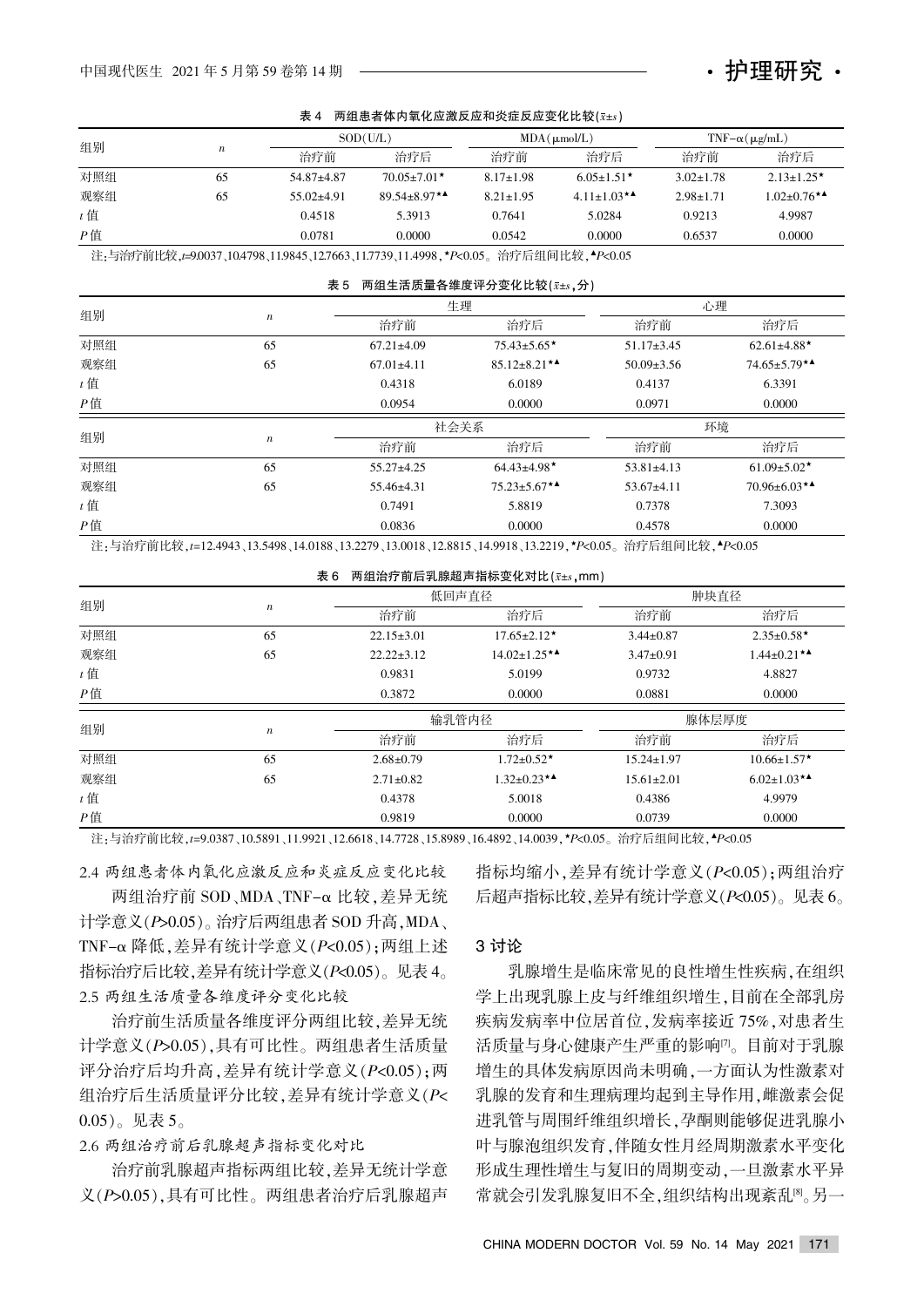方面精神因素等会造成女性内分泌紊乱与体内激素 水平变化,造成原本应当复原的乳腺增生组织无法恢 复. 随着病程延长就会形成乳腺增生, 同时哺乳、分娩 等多种因素均会导致乳腺增生发病[9]。目前认为乳腺 增生最为常用的治疗方法是采取药物治疗。一般是利 用雄激素或者孕激素对抗升高的雌激素来保证体内 激素水平的平衡,有效地减轻了患者的疼痛并软化结 节,但是研究发现多数患者由于自身内分泌激素处在 失衡状态,因此在激素治疗的剂量方面常难以把握, 效果不佳,而且药物治疗容易出现复发,不良反应严 重<sup>[10]</sup>。中医学认为本病属于"乳癖"范畴,本病发生同 肝脾有关,一般是气机阻滞同情志失衡有关,同时冲 任不和或风邪所客,导致气壅不散,结聚乳间,或硬或 肿,疼痛有核,因此冲任失调是乳腺增生症的病因病 机[11]。随着病情进展气机壅滞则气推动无力,气血运 行不畅,气机郁滞形成血瘀,阻塞脉络,水液代谢失 调,湿邪内生聚湿生痰,痰湿不化内结,湿痰血瘀阻结 于乳络而发病。因此中医学提倡以调畅气机、疏肝理 脾为主要治疗原则[12-15]。

本研究在常规治疗基础上联合刮痧治疗,该方法 是传统的中医外治疗法,目的是疏通经络、激发人体 阳气让体内邪气。毒气外透以达到阴阳平衡的目的[16]。中 医藏象理论认为"有诸于内,必形之于外",脏腑病变 会通过其所属的经络和部位显现于外,刮痧治疗则是 通过对人体体表刺激通过经络传导调节脏腑气血阴 阳,恢复脏腑功能[17-18]。现代医学研究发现,乳腺增生患 者体内血液黏稠度升高,提示了已经出现微循环障碍, 体内血液呈现高凝血状态,刮痧则通过在体表对经络 的疏通改善局部的微循环,起到疏通经络、振奋阳气、 养心安神、调整五脏六腑功能的作用,减轻了增生程 度[19-20]。现代医学发现刮痧可以让患者皮下毛细血管 破裂形成痧激活体内血红素加氧酶 1 催化降低血红 素浓度,有效地清除了体内氧自由基含量,抑制了脂 质过氧化以及氧化和还原过程[21]。本研究发现联合刮 痧治疗可以提升超氧化物歧化酶浓度,降低丙二醛浓 度,因此提示刮痧有助于对抗与阻断因氧自由基对细 胞造成的损害,并及时修复受损细胞,抵御氧自由基 和其他氧化物自由基对细胞质膜的毒性,在防止氧化 方面具有重要的意义[22]。此外研究还发现刮痧还能够 对人体免疫机能产生影响,促进人体 B 淋巴细胞和 T 淋巴细胞增殖与活化过程,提升了人体的免疫能力,增 强了人体的新陈代谢过程,促进骨与软组织结构恢复[23]。 有学者通过采取刮痧治疗青春期乳腺增生病,发现刮 痧治疗可以疏通经络,调血行气,既可以调整各种分 泌腺机能,同时也可以将阻滞在经络的病源排出体表,

通过对乳腺对应部位的刮拭刺激,调节下丘脑-垂体-卵巢轴内分泌功能,让患者激素水平趋于正常[24-25]。

本研究针对乳腺增生疾病患病人群,通过中医绿 色疗法开展治疗,方法简单方便,便于患者接受,天宗 穴作为乳腺增生背部乳房投影区,在肩胛骨中央,对 天宗穴进行刮痧疗法,可有助消除乳腺增生,同口服 药物治疗相比具有"殊途同归,异曲同工"之妙,为临 床合理开展治疗提供了依据和基础。但是本研究未能 开展多中心大样本的临床研究,样本量较少,而且临 床研究时间有限,未能进行治疗后的更长期的随访, 无法得知患者乳腺增生的复发情况,而且部分观察指 标测评标准较为主观,结果难免形成偏倚。因此还需 要开展多中心大样本的临床研究,提高结论可信性, 同时要对患者进行更长期的随访,了解乳腺增生患者 复发情况,从而更好的评价本综合疗法的长期疗效。

综上所述,天宗穴刮痧应用在肝郁痰凝型乳癖患 者可以提升治疗效果,减轻患者乳房疼痛程度,缩小 乳房肿物,调节体内激素变化,减轻氧化应激反应程 度.提升患者生活质量,值得在临床推广应用。

#### [参考文献]

- [1] 刘海洋. 母俊婷, 吴忠亮, 等.射频消融治疗乳腺增生结 节的疗效及对机体免疫功能的影响[J].河北医药, 2018,  $40(20) \cdot 62 - 65$ .
- [2] 林媛媛,仲华,杨庄青,等.乳腺增生病、乳腺纤维瘤及 乳腺癌患者的心理健康状况及其与人格特质的关系[J]. 昆明医科大学学报, 2018, 39(7): 80-85.
- [3] 杨欢,陈坤黄寓,谷婷,等.逍遥蒌贝散合二仙汤内服联 合外用中药离子导入治疗乳腺增生病临床观察[J].四川 中医,  $2019,37(6)$ : 142-144.
- [4] 徐庆鑫,张立德,解静茹,等.针刺对乳腺增生大鼠乳腺 组织 Caspase-8mRNA 和 Caspase-3mRNA 表达的影响J]. 中华中医药学刊, 2018, 36(6): 1336-1338, 后插 18.
- [5] 王琳, 杨建敏, 薛国勇. 丹栀逍遥散联合愈乳癖汤对乳 腺增生模型小鼠的治疗作用[J].中医学报,2019,34(4): 100-102.
- [6] 李丹丹,阮迪,沈明球.经络推拿结合穴位点按治疗肝 郁气滞型乳腺增生症的疗效研究[J].新疆医科大学学  $\frac{1}{10}$ , 2019, 42(6): 813-816.
- [7] 侯俊明,张锐,贾勇,等.乳疾灵颗粒联合小金胶囊治疗 乳腺增生的临床观察[J].世界中医药, 2018, 13(6): 70-73.
- [8] 闫丽君. 刘曼筠. 李晓惠.中医推拿配合温针灸鱼际穴 治疗肝郁气滞型乳腺增生的疗效及对患者内分泌激 素水平的影响[J].中国妇幼保健,2019,34(1):200-202.
- [9] 崔硕.活血开郁散结汤配合三苯氧胺治疗乳腺增生疗效 及对内分泌系统的影响[J]. 现代中西医结合杂志, 2019,  $28(2):185-188.$